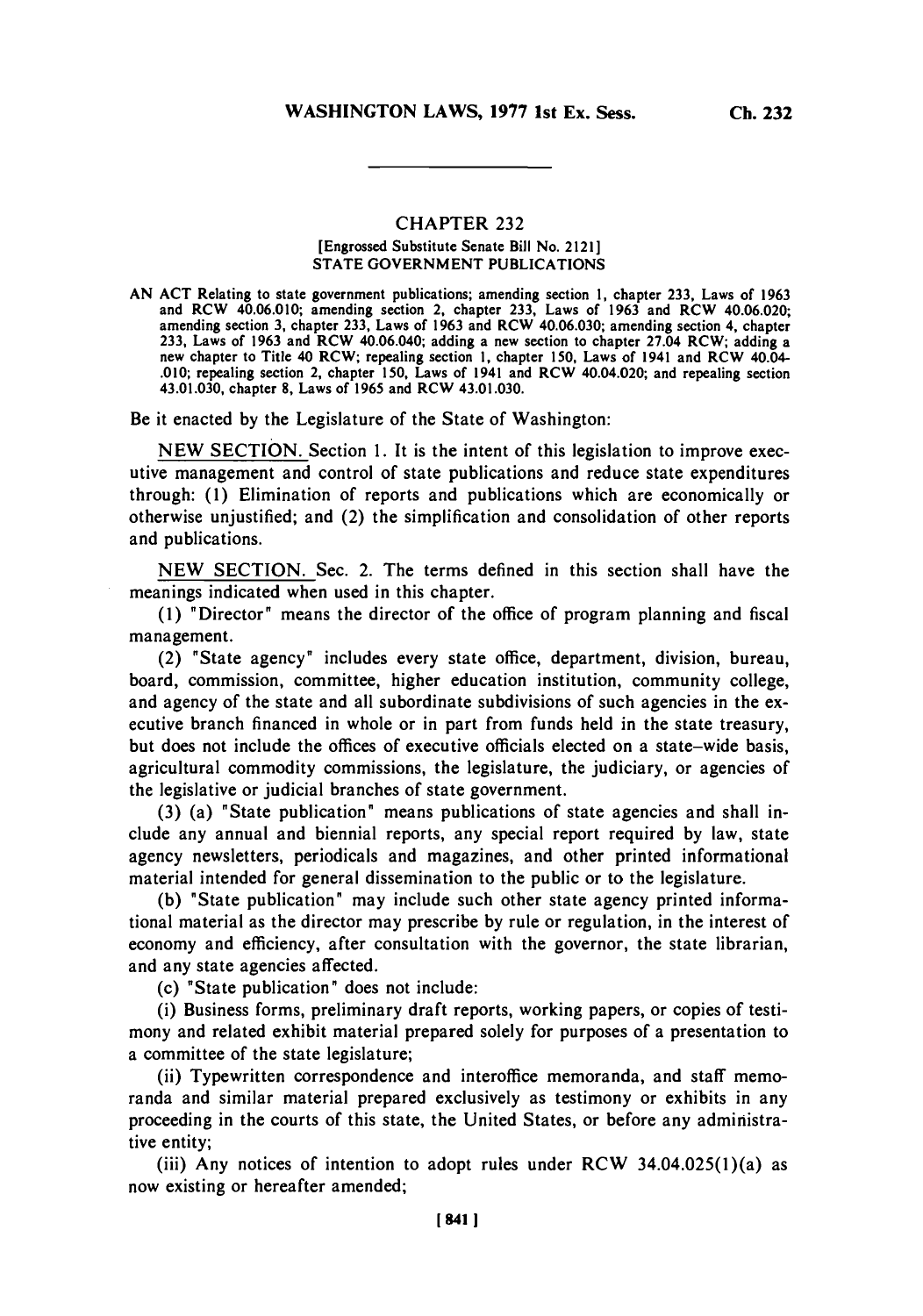## **Cb 232WASHINGTON LAWS, 1977 1st Ex. Sess. Ch. 232**

(iv) Publications relating to a multistate program financed **by** more than one state or **by** federal funds or private subscriptions; or

(v) News releases sent exclusively to the news media.

(4) "Print" includes all forms of reproducing multiple copies with the exception of typewritten correspondence and interoffice memoranda.

**NEW SECTION.** Sec. **3. (1)** Any annual, biennial, or special report required to be made **by** any state officer, board, agency, department, commissioner, regents, trustees, or institution to the governor or to the legislature may be typewritten and a copy shall be filed with the governor, or the governor's designee, and the legislature as the law may require. An additional copy shall be filed with the state library as a public record.

(2) The director or- the director's designee may selectively review state publications in order to determine if specific state publications are economically and effectively contributing to the accomplishment of state agency program objectives. The director or the director's designee shall provide general guidelines as to the number of copies to be printed for use or distribution **by** the issuing agency and any public or other distribution under chapter 40.06 RCW as now or hereafter amended, or other applicable directives.

**(3)** No agency head shall recommend a state publication for printing and distribution, other than those required **by** law, unless the benefits from the publication and distribution thereof to the citizens and taxpayers of this state clearly exceed the costs of preparation, printing, and distribution.

(4) The director, after consultation with affected agencies, shall prepare and publish guidelines for use **by** state agencies in determining and evaluating the benefits and costs of current and proposed state publications. **All** state agencies shall evaluate each new state publication they propose and shall annually evaluate each continuing state publication they produce in accordance with the guidelines published **by** the director.

**(5)** The director shall, after consultation with affected state agencies, also provide **by** general rules and regulations for overall control of the quality of the printing of state publications. Necessary publications are to be prepared and printed in the most economic manner consistent with effectiveness and achievement of program objectives.

**NEW SECTION.** Sec. 4. **(1)** The governor or the governor's designee shall take such other action as may be necessary to maximize the economy, efficiency, and effectiveness of state publications and to do so may eliminate, consolidate, or simplify state agency publications.

(2) Nothing in this chapter shall be construed in any way as restricting public access to public records or the public right to copy such records as provided **by** RCW 42.17.250 through 42.17.340 as now existing or hereafter amended.

**NEW SECTION.** Sec. **5.** Neither the public printer nor any state agency shall print or authorize for printing any state publication that has been determined **by** the director to be inconsistent with section **3** of this **1977** amendatory act except to the extent this requirement may conflict with the laws of the United States or any rules or regulations lawfully promulgated under those laws. **A** copy of any state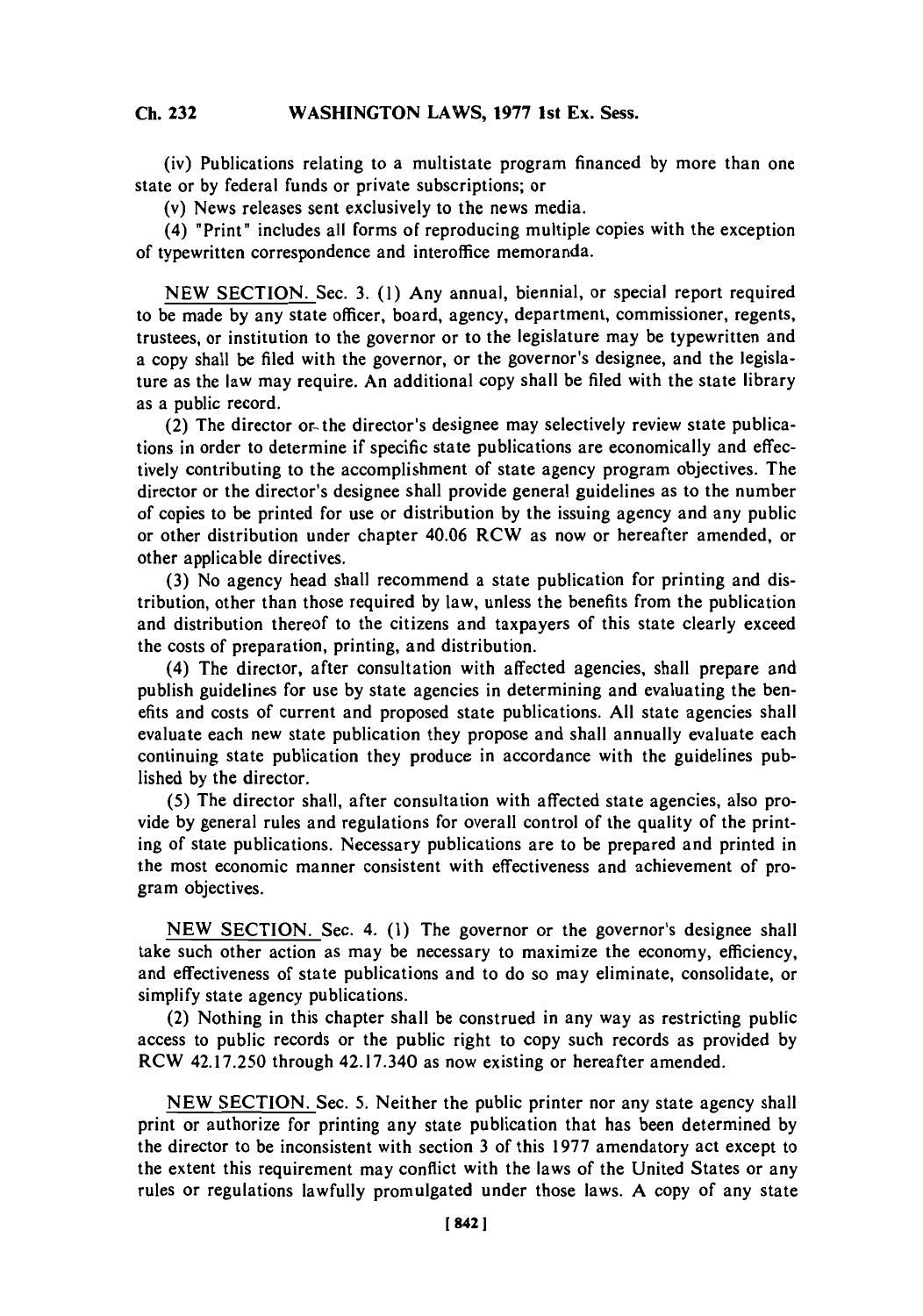publication printed without the approval of the director under the exceptions authorized in this section shall be filed with the director with a letter of transmittal citing the federal statute, rule, or regulation requiring the publication. The director shall submit a report of such exceptions, as filed, to the legislative budget committee at least annually.

**NEW SECTION.** Sec. **6.** Each state agency shall at least once each biennium notify the addresses of each state publication in or with that publication that they may be removed from the mailing list **by** notifying the originating agency. Mailings required **by** a state or federal statute, rule, or regulation, those maintained **by** an institution of higher education for official fund raising or curriculum offerings, bulk mailings addressed to "occupant" or a similar designation, and paid subscriptions are excluded from the provisions of this paragraph.

**All** publications shall be distributed or mailed at the lowest available rate.

**NEW SECTION.** Sec. **7.** There is added to chapter 27.04 RCW a new section to read as follows:

The state library commission, on recommendation of the state librarian, may provide **by** rule or regulation for deposit with the state library of up to three copies of any state publication, as defined in RCW 40.06.010 as now existing or hereafter amended, prepared **by** any state agency whenever fifteen or more copies are prepared for distribution.

Sec. **8.** Section **1,** chapter **233,** Laws of **1963** and RCW 40.06.010 are each amended to read as follows:

As used in this chapter:

(1) "Print" includes all forms of ((printing and duplicating, regardless of format or purpose)) reproducing multiple copies, with the exception of typewritten correspondence and interoffice memoranda.

(2) (("Public document" means the annual and biennial reports required by law or by the governor which are bound in sets and titled Washington public documents.

**ft~)** "State agency" includes every state office, officer, department, division, bureau, board, commission and agency of the state, and, where applicable, all subdivisions of each.

(((4)) (3) "State publication" includes ((any document, compilation, journal, law, resolution, bluebook, statute, code, register, pamphlet, list, book, proceedings, minutes, report, memorandum, hearing, legislative bill, leaflet, order, regulation; directory, periodical or magazine)) annual, biennial, and special reports, state periodicals and magazines, books, pamphlets, leaflets, and all other materials, other than news releases sent exclusively to the news media, typewritten correspondence and interoffice memoranda, issued in print **by** the state, the legislature, constitutional officers, or any state department, committee, or other state agency supported wholly or in part **by** state funds.

Sec. **9.** Section 2, chapter **233,** Laws of **1963** and RCW 40.06.020 are each amended to read as follows:

There is hereby created as a division of the state library, and under the direction of the state librarian, a state publications distribution center. The center shall (( $prmote$  the establishment of an orderly)) utilize the depository library system to